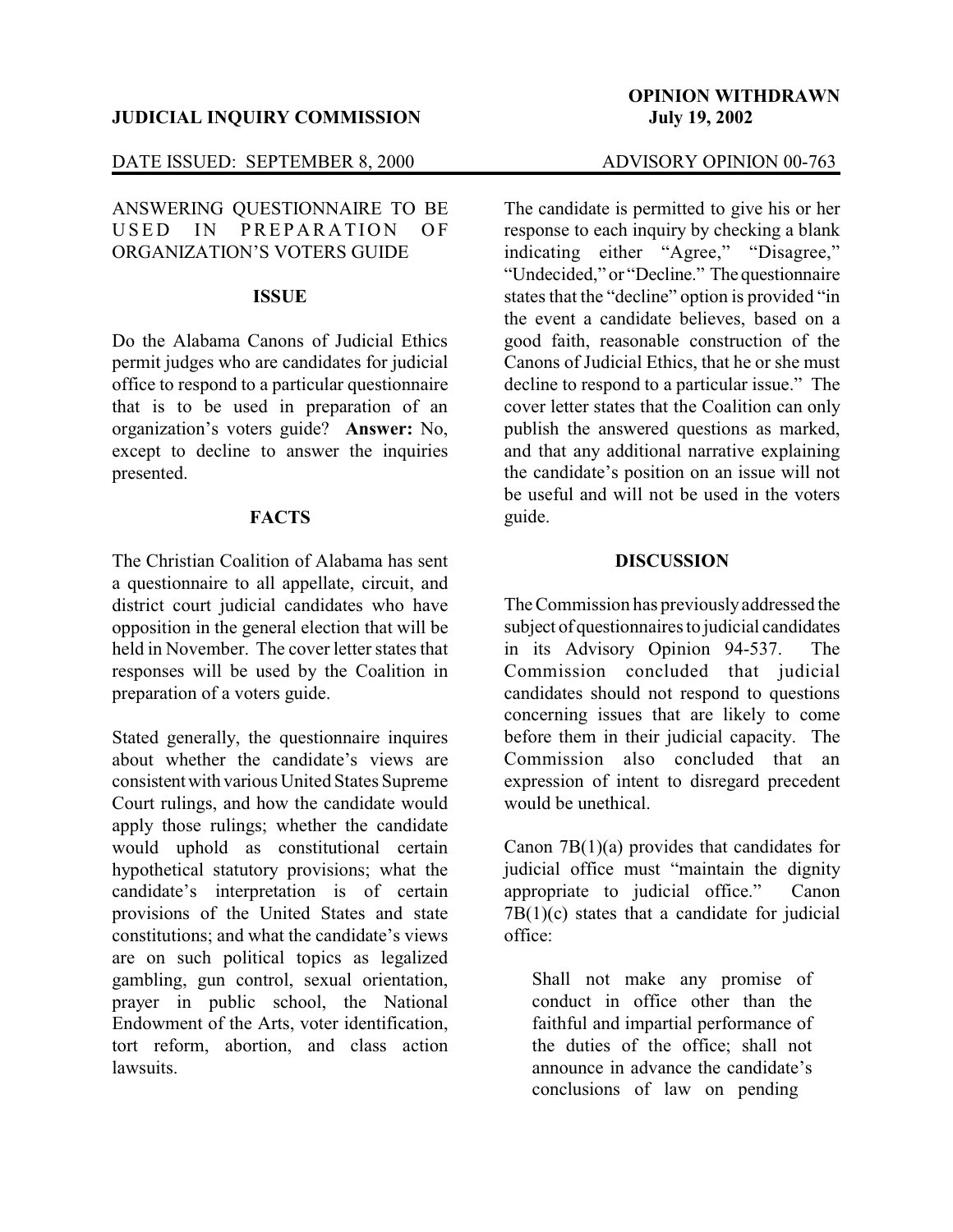litigation; and shall not misrepresent his or her identity, qualification, present position, or other fact.

Canon 2A states: "A judge should respect and comply with the law and should conduct himself at all times in a manner that promotes public confidence in the integrity and impartiality of the judiciary."

Canon 3 requires judges to perform the duties of their office impartially and diligently. The standards for adjudicative responsibilities in subsection "A" of Canon 3 include the following:

(1) A judge should be faithful to the law and maintain professional competence in it. He should be unswayed by partisan interests, public clamor, or fear of criticism.

(6) A judge should abstain from public comment about a pending or impending proceeding in any court[.]

The inquiries under consideration in the questionnaire at issue call for or appear to solicit the judicial candidate's predisposition toward specific legal views on matters pending or impending before any number of trial and appellate courts. Some of the questions call for the candidate to comment on issues that are likely to come before the candidate if elected judge. A judge's response to such questions would clearly violate Canon 3A(6), which provides that a judge should abstain from public comment about the merits of "a pending or impending proceeding *in any court*." *See, In re Matter of Sheffield*, 465 So.2d 350, 355 (Ala. 1984). Such remarks raise the "red flag" of potential bias. *Riddle v. State*, 669 So.2d 1014, 1020 (Ala. Crim. App. 1994).

Many of the inquiries under consideration tend to indicate that the candidate, if elected, would be predisposed to ruling in a certain manner on the subject issues. A response to these inquiries would be proscribed by the prohibitions in Canon  $7B(1)(c)$  against judicial candidates making any promise of conduct in office other than the faithful and impartial performance of the duties of the office and announcing their conclusions of law on pending litigation. In addition, such responses would also impair a judge's obligations under Canon 2A, thereby jeopardizing public confidence in the law and in the integrity and impartiality of the judiciary. Michigan State Bar Standing Committee on Professional and Judicial Ethics, Advisory Opinion JI-82; and Tennessee Judicial Ethics Committee, Advisory Opinion 98-4. It is not appropriate for a judicial candidate to answer questions which are intended to, or will have the effect of, committing the candidate to a course of action with respect to issues likely to come before the court. Georgia Judicial QualificationsCommission,AdvisoryOpinion 228.

To the extent that some of the inquiries in the questionnaire involve rulings by the United States Supreme Court, the Commission notes that it has previously concluded that a judicial candidate may not express an intent to disregard precedent. Advisory Opinion 94- 537. A candidate for judicial office should not give the impression to anyone that the candidate would disregard controlling judicial authority as this would encourage disrespect for the law and/or the judicial office. Canons 2A, 3A(1), and 7B(1)(c).

Other inquiries in the subject questionnaire appear to solicit answers that would tend to embroil the judicial candidate in political